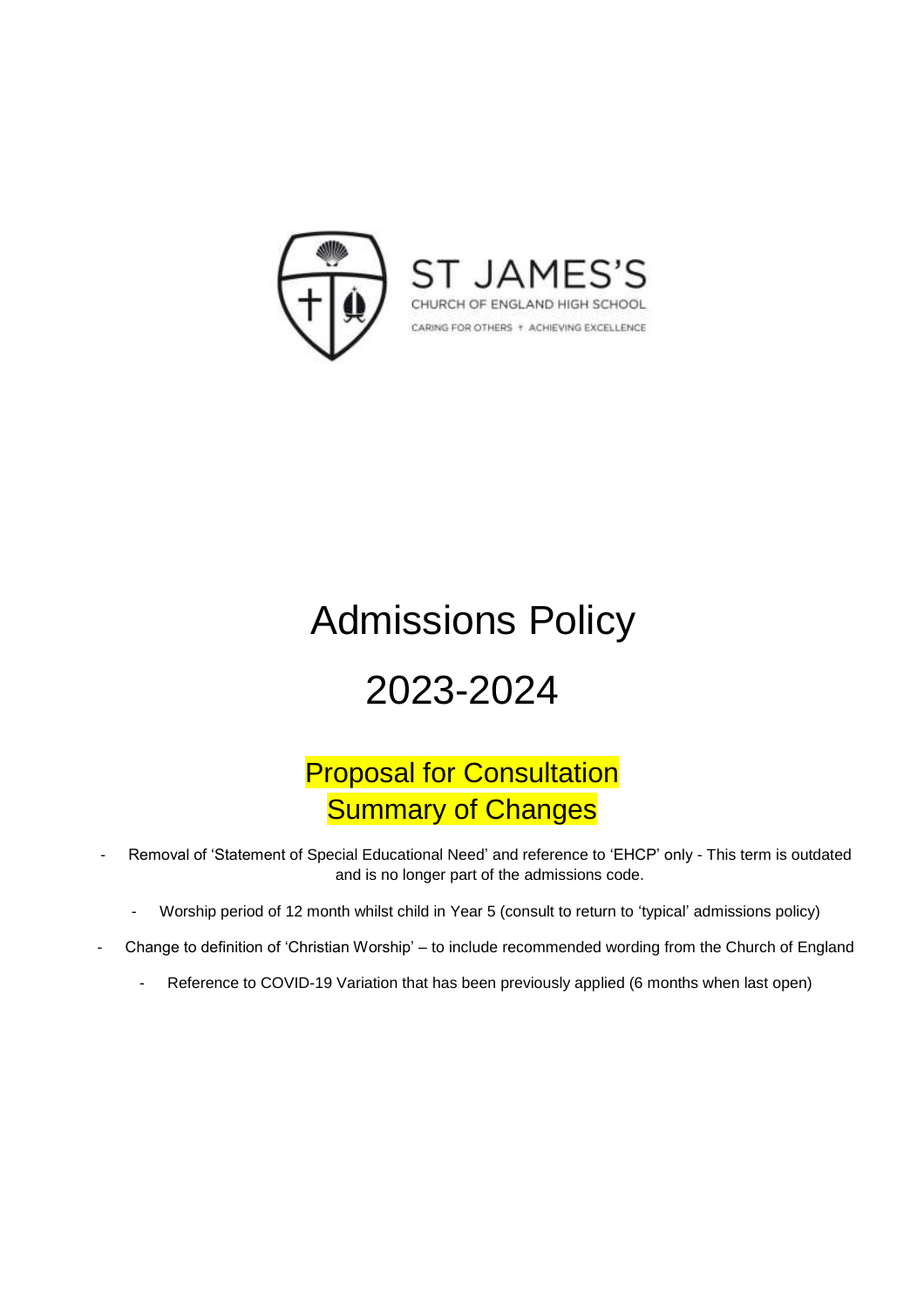#### **ST JAMES'S CHURCH OF ENGLAND HIGH SCHOOL**

#### **ADMISSIONS POLICY FOR 2023-2024**

St James's is a Church of England Secondary Academy School (part of The Bishop Fraser Trust) judged "Outstanding" by Ofsted for pupils aged 11-16. We are currently judged to be in the top 3% of schools nationally for our teaching and learning. Our motto of "Caring for Others † Achieving Excellence" is central to everything we do. When young people join our school, they become part of the family and through this we develop their potential through academic success, personal and social development and self-discipline, based on the beliefs and values of Christian faith.

The Bishop Fraser Trust is the admissions authority. The Trust has delegated responsibility for admissions to the Local Governing Board of St James's CE High School. The Local Governing Board will determine the admissions policy for the school and is required to act in accordance with the School Admissions Code.

The Published Admission Number (PAN) for entry to Year 7 in September 2023 is 210

If no more than 210 applications are received for admission to Year 7 all applicants will be offered a place.

#### **Admission Arrangements**

- All pupils of transfer age, wherever they live, are eligible to apply for admission to St James's Church of England High School.
- All pupils are admitted without reference to their ability or aptitude.
- All children that have an Education, Health and Care (EHCP) plan that names the school **will be admitted to the school.**
- Difficult to place pupils will be admitted in accordance with the Local Authority 'Fair Access Protocol'

Applicants are reminded that if you are applying for a place at St James's Church of England High School your preference for St James's **must** be indicated on the Local Authority Common Application Form/online application.

#### **Oversubscription Criteria**

In the event of the number of applicants exceeding the number of places available, after the admission of pupils with an Education, Health and Care plan where the school is named in the plan, the following oversubscription criteria will be applied to determine which children will be offered places. Governors will apply the admissions policy and arrangements fairly and rigorously.

#### **Looked After and Previously Looked After Children**

The highest priority for admission if the school is oversubscribed will be given to a "looked after child", a "previously looked after child" or any child who was previously looked after but immediately after being looked after became subject to an adoption, child arrangement, or special guardianship order. 'Looked after' means that the child was (a) in the care of a local authority, or (b) being provided with accommodation by a local authority in the exercise of their social services functions. This criteria also includes looked after children and all previously looked after children who appear (to the admission authority) to have been in state care outside of England and ceased to be in state care as a result of being adopted.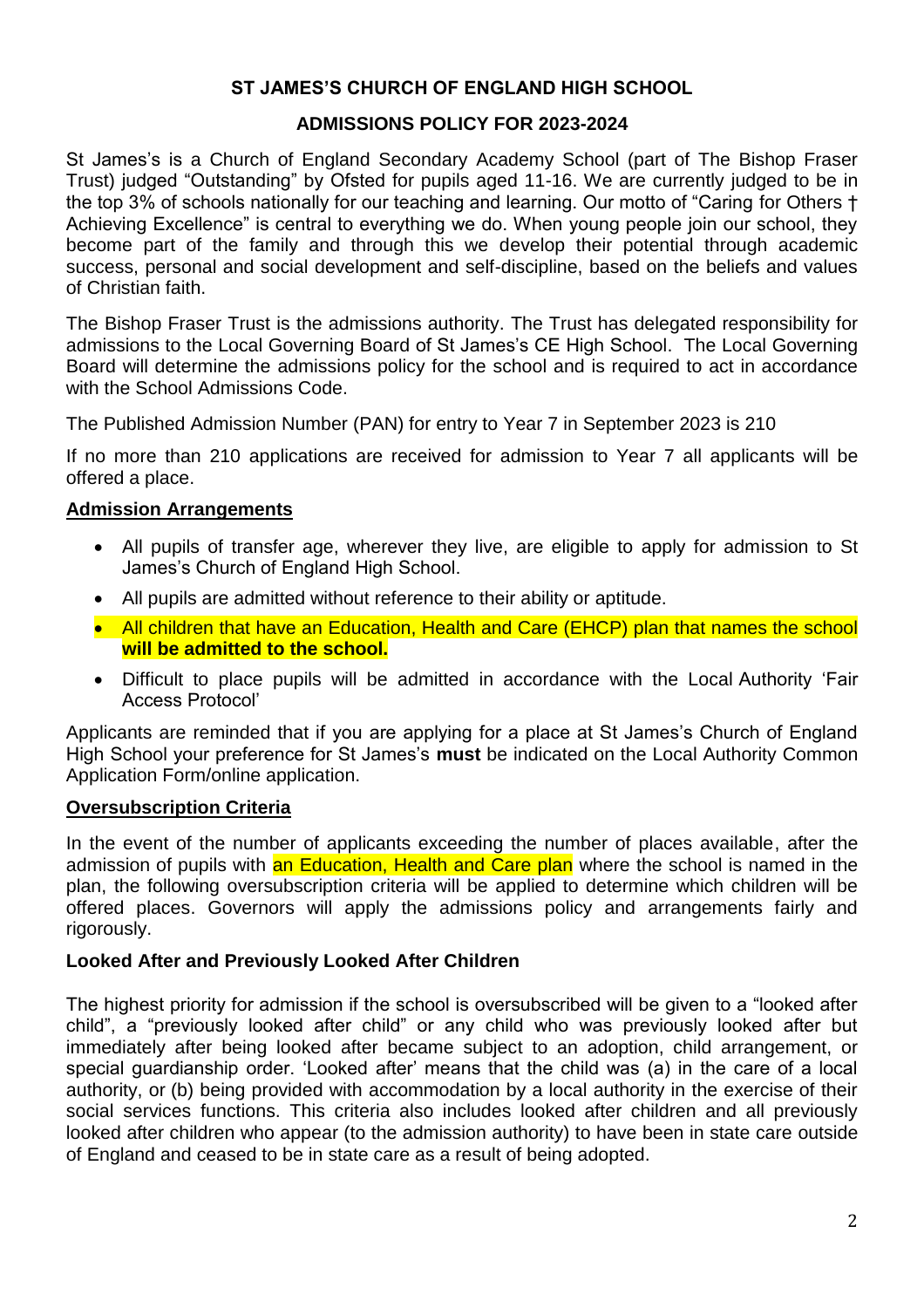**Thereafter the Governors will rank applications (highest points to lowest points) using the published criteria and points allocation system set out below and will offer places to those applications which reach the "qualifying score". This is the point at which 210 pupils can be admitted.**

The "qualifying score" **varies** from year to year as it is dependent upon the number of applications received and the information contained within them, therefore it **CANNOT** be determined before all applications have been processed.

| <b>Criterion</b>                                                                                                                                                                                                                                                                                                                                                                                                                                        |                                                                                                                  | <b>Points Available</b>          |               |
|---------------------------------------------------------------------------------------------------------------------------------------------------------------------------------------------------------------------------------------------------------------------------------------------------------------------------------------------------------------------------------------------------------------------------------------------------------|------------------------------------------------------------------------------------------------------------------|----------------------------------|---------------|
| Sibling currently at school (at the time of application)<br>The governors have defined Sibling link as, the applicant<br>having older siblings currently in years 7 to 11 at St. James's at<br>the date of application. Other children from the same family<br>unit attending can qualify, providing proof is available to<br>demonstrate that the child is permanently resident at the same<br>address and part of the same family unit. This includes |                                                                                                                  | 6                                |               |
| natural, step, foster and adopted brothers and sisters living at<br>the same address.                                                                                                                                                                                                                                                                                                                                                                   |                                                                                                                  |                                  |               |
| Residence in;                                                                                                                                                                                                                                                                                                                                                                                                                                           |                                                                                                                  | 4                                |               |
| <b>Bolton Deanery</b>                                                                                                                                                                                                                                                                                                                                                                                                                                   |                                                                                                                  |                                  |               |
| See the school website or you can contact school to check if<br>you live within the Bolton Deanery                                                                                                                                                                                                                                                                                                                                                      |                                                                                                                  |                                  |               |
| Please note that where parents have shared responsibility<br>for a child and the child lives for part of the week with<br>each parent, the address of the parent who receives the<br>child benefit will be used. Parents will be required to<br>provide proof of this.                                                                                                                                                                                  |                                                                                                                  |                                  |               |
| <b>Christian Faith Attendance at Worship</b>                                                                                                                                                                                                                                                                                                                                                                                                            |                                                                                                                  | <b>Child</b>                     | <b>Parent</b> |
| All acts of worship refer to attendance for<br>a full twelve-month period. The twelve-<br>month period is 1 <sup>st</sup> September to 31 <sup>st</sup><br><b>August</b> prior to your application.                                                                                                                                                                                                                                                     | 4 weeks per month<br>3 weeks per month<br>2 weeks per month<br>1 week per month<br><b>Less than the</b><br>above | <mark>10</mark><br>$\frac{8}{6}$ | $\frac{8}{6}$ |
| <b>Example: For Admission in September</b><br>2023 the period would be 1 <sup>st</sup> September<br>2021 to 31 <sup>st</sup> August 2022 (whilst the<br>applying child is in year 5)                                                                                                                                                                                                                                                                    |                                                                                                                  | $\frac{4}{0}$                    | $\frac{2}{0}$ |
| Attendance must be confirmed by the<br>signature of an official of the church or<br>place of worship.                                                                                                                                                                                                                                                                                                                                                   |                                                                                                                  |                                  |               |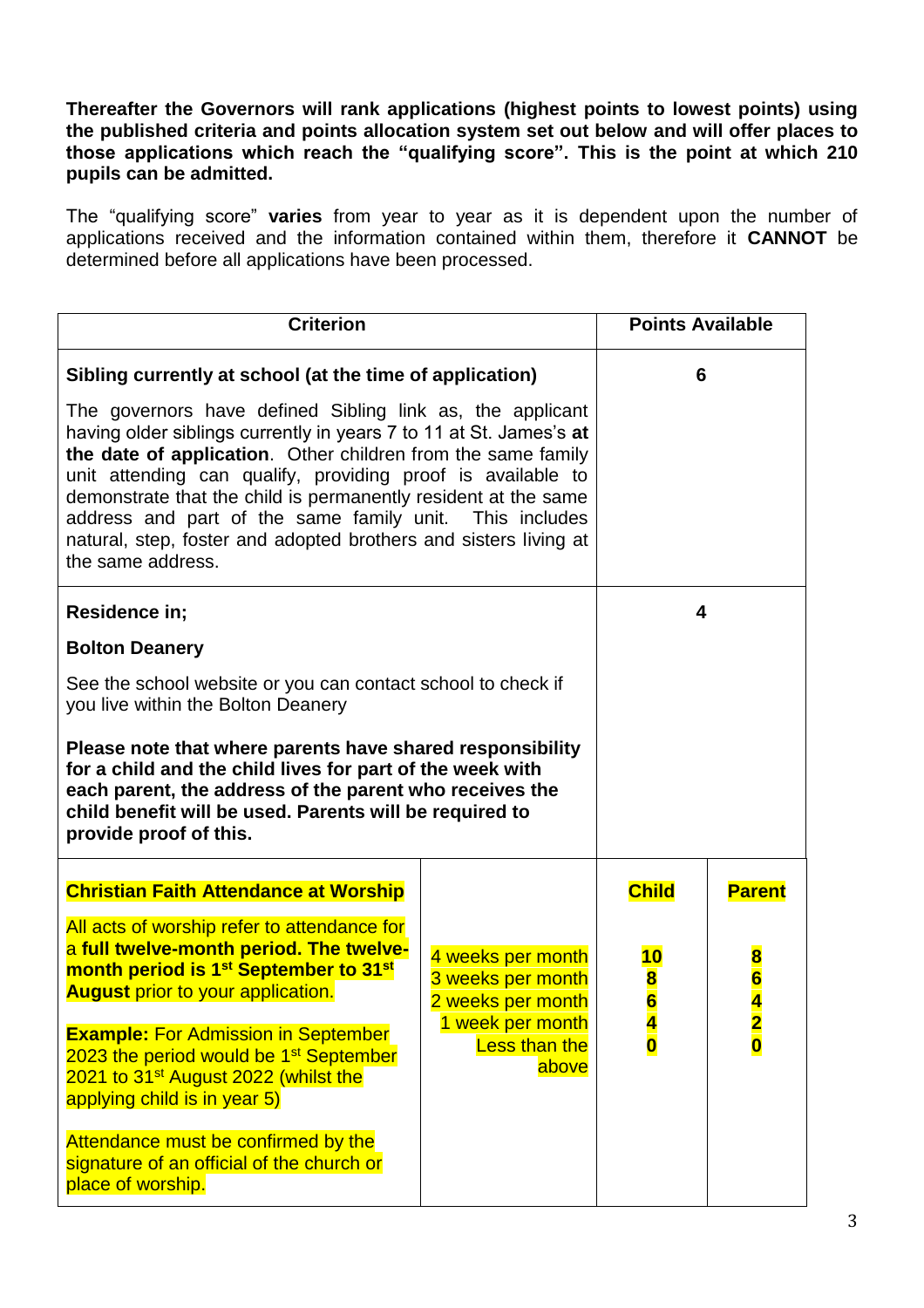| <b>Attendance must have been</b><br>maintained for the specified period.                                                                                                                           |                                                                                 |                         |                             |
|----------------------------------------------------------------------------------------------------------------------------------------------------------------------------------------------------|---------------------------------------------------------------------------------|-------------------------|-----------------------------|
| <b>Example: attending twice a week for 6</b><br>months would be 0 points as not<br>attended for full 12 month period stated.                                                                       |                                                                                 |                         |                             |
| <b>Other Faith Attendance at Worship</b>                                                                                                                                                           |                                                                                 | <b>Child</b>            | <b>Parent</b>               |
| All acts of worship refer to attendance for<br>a full twelve month period. The twelve<br>month period is 1 <sup>st</sup> September to 31 <sup>st</sup><br><b>August</b> prior to your application. | 4 weeks per month<br>3 weeks per month<br>2 weeks per month<br>1 week per month | $\frac{5}{4}$           | $\frac{4}{3}$ $\frac{2}{1}$ |
| <b>Example: For Admission in September</b><br>2023 the period would be 1 <sup>st</sup> September<br>2021 to 31 <sup>st</sup> August 2022 (whilst the<br>applying child is in year 5).              | <b>Less than the</b><br>above                                                   | $\overline{\mathbf{0}}$ | $\overline{\mathbf{0}}$     |
| Attendance must be confirmed by the<br>signature of an official of the church or<br>place of worship.                                                                                              |                                                                                 |                         |                             |
| <b>Attendance must have been</b><br>maintained for the specified period.                                                                                                                           |                                                                                 |                         |                             |
| <b>Example: attending twice a week for 6</b><br>months would be 0 points as not<br>attended for full 12 month period stated.                                                                       |                                                                                 |                         |                             |
|                                                                                                                                                                                                    |                                                                                 |                         |                             |

#### **COVID VARIATION**

Should there be future (new or continued) Government guidance due to the COVID-19 pandemic, that affects the opening of Churches and places of worship during the 12 month period stated above; the previously used and approved variation would be applied. This is that when churches and places of worship are not fully open for public worship without restrictions, the worship period referred to would be the last 6 consecutive month period, that Churches and places of worship were fully open, without any restrictions imposed.

The Governors have defined 'Christian Worship' as being attendance at any church which is designated under the Ecumenical Relations Measure nationally by the Archbishops of Canterbury and York or locally by the diocesan bishop, or is a member of Churches Together in England, or the Evangelical Alliance, or a partner church of Affinity or sharing the statement of belief ('the Basis') of 'Churches Together in England'. Any place of worship that does not meet this criteria will receive points under the heading Other Faiths.

Children without a sibling at the school, who reside outside the Bolton Deanery, who do not attend acts of worship, and whose parent does not attend acts of worship will be awarded zero points.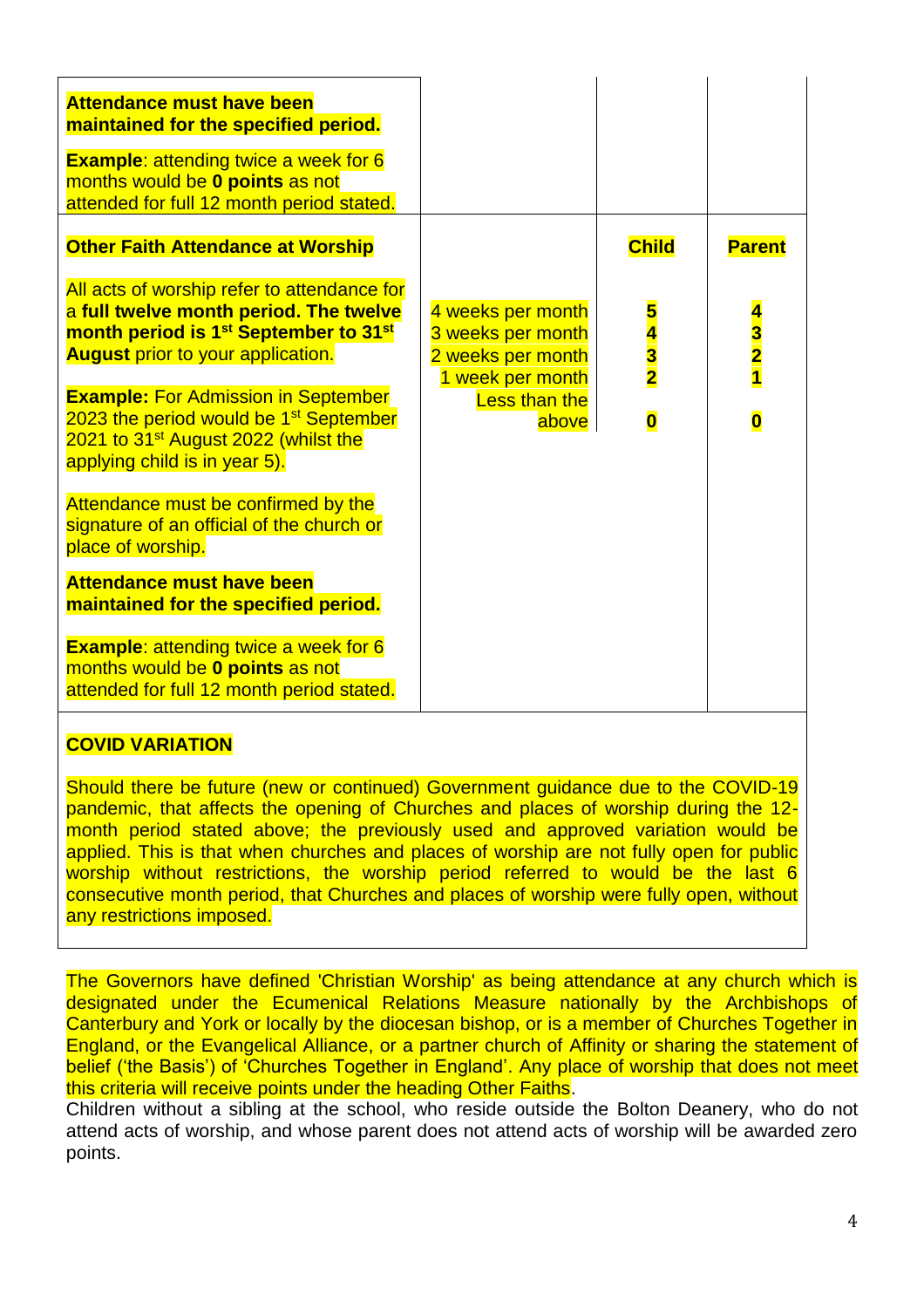#### **St. James's Supplementary Form**

**In addition to the Common Application Form/online application, which must be submitted to the Local Authority, applicants for places at St James's are strongly advised to complete the school's supplementary form, which is available from the school or you can download it from the school website. The supplementary form must be returned to the school. Guidance for completing the supplementary form is also available from the school or you can view on the school website.** 

The information needed to allocate points to the applications received is requested in the school supplementary form. **If the school supplementary form is not completed and returned to the school it is likely to reduce the chances of securing a place at the school if the school is oversubscribed, even if the admission criteria would have been met.**

When the total points score has been calculated for each child, the governors will provide their rank order to Bolton Local Authority who will send out offers of places.

#### **Tie-breaker**

**Where there are more applicants than places available, for pupils with the same number of points, the Local Governing Board will implement a "Tiebreak" ranking of applications and the following "Tiebreak" criterion shall apply when offering places:**

**1. Applications that have a sibling in school (at the time of application)** – **if more than one applicant satisfies this criterion and have the same number of points, the places will be ranked based on random allocation.** This process is electronic and is verified and overseen by a responsible person independent of the school. It is a means of putting applications into an order that is entirely by chance and has no element of bias in the selection so that everybody has an equal chance of being selected.

Applicants with points that fall below the "qualifying score", this is the point at which 210 pupils can be admitted, will be included by the School Admissions Manager on a Microsoft Excel Spreadsheet. This will be ordered alphabetically by surname for each equal number of points with a sibling in the school at the time of application. Applicants will be assigned a random number using the built-in Microsoft Excel = RAND() function. In the event of more than one applicant being assigned the same random number, the list will be re-randomised until each applicant has a unique number. Applicants will then be ranked by this number in descending order. This process will be repeated for each equal number of points with a sibling in the school at the time of application. These rankings will be submitted via the School Admissions Portal to the Local Authority who will use these rankings to decide tie-breaks if the school's Published admissions number (210) is reached. Twins, and siblings in the same year with equal points will be ranked consecutively by the highest scoring.

#### **2. Other applications** – **the places will be ranked based on random allocation.**

This process is electronic and is verified and overseen by a responsible person independent of the school. It is a means of putting applications into an order that is entirely by chance and has no element of bias in the selection so that everybody has an equal chance of being selected.

Applicants with points that fall below the "qualifying score", this is the point at which 210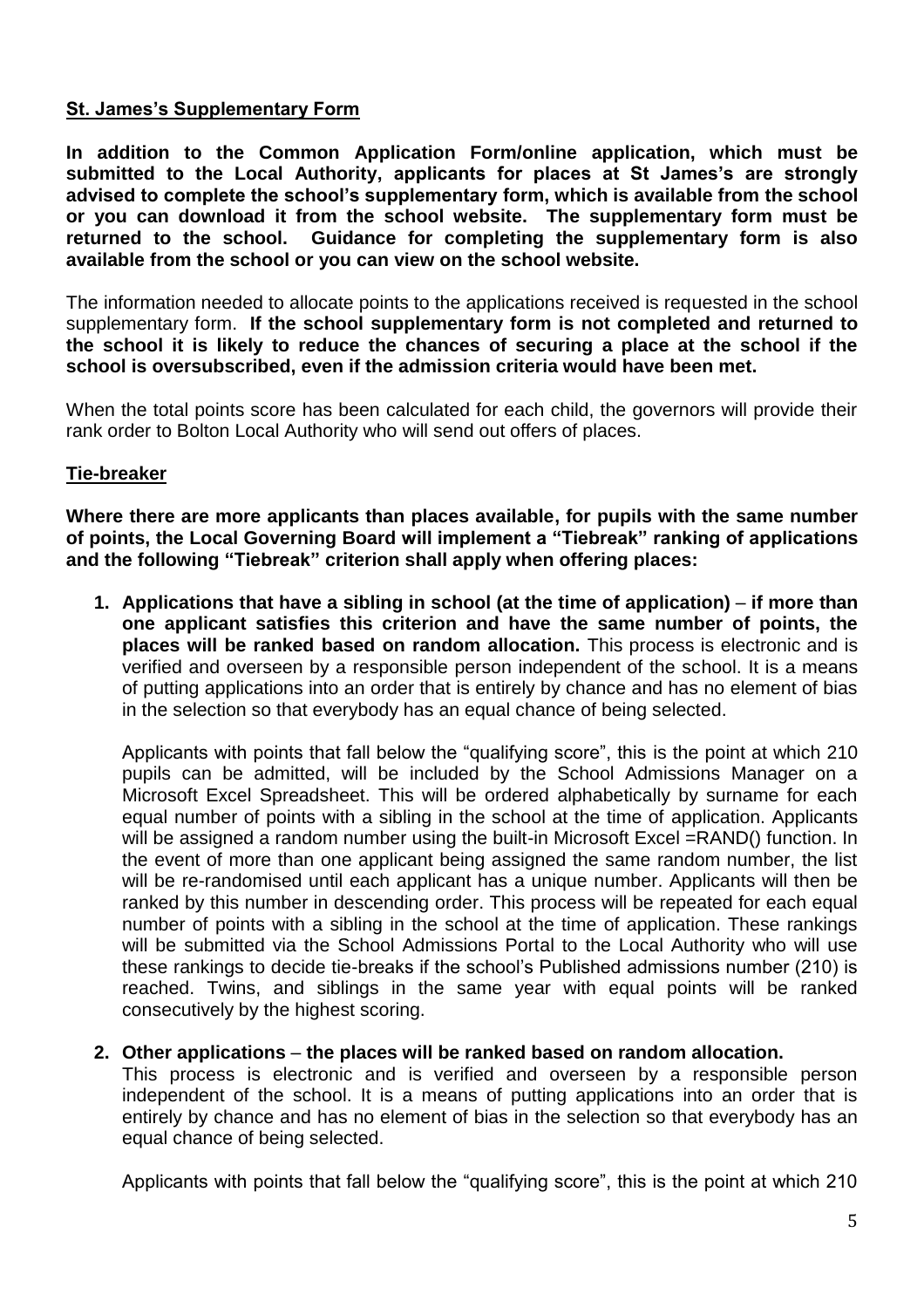pupils can be admitted, will be included by the School Admissions Manager on a Microsoft Excel Spreadsheet. This will be ordered alphabetically by surname for each equal number of points. Applicants will be assigned a random number using the built-in Microsoft Excel =RAND() function. In the event of more than one applicant being assigned the same random number, the list will be re-randomised until each applicant has a unique number. Applicants will then be ranked by this number in descending order. This process will be repeated for each equal number of points with a sibling in the school at the time of application. These rankings will be submitted via the School Admissions Portal to the Local Authority who will use these rankings to decide tie-breaks if the school's Published admissions number (210) is reached. Twins, and siblings in the same year with equal points will be ranked consecutively by the highest scoring.

#### **Waiting list**

Where there are more applications than places, the oversubscription criteria will be used. Children who are not admitted will have their name placed on a waiting list. The names on this waiting list will be in the order resulting from the application of the oversubscription criteria. As offers are declined the next ranked application on the waiting list will receive an offer. The waiting list will be maintained until 31 December in any given year.

Looked after children, those previously looked after, and those allocated a place at the school in accordance with the Fair Access Protocol will take precedence over those on the waiting list. The waiting list will be maintained for at least until the end of the first term of the academic year (to 31st December).

Legal requirements dictate that the waiting list for applicants with equal number of points, below the "qualifying score" must be re-randomised. When a place becomes available and there are no applicants above the "qualifying score" on the waiting list, the place will be randomly allocated to an applicant with the score closest to the "qualifying score". Tiebreak criterion will apply.

Applicants will be included by the School Admissions Manager on a Microsoft Excel Spreadsheet. This will be ordered alphabetically by surname for the equal number of points (and sibling in the school at the time of application if applicable). Applicants will be assigned a random number using the built-in Microsoft Excel =RAND() function. In the event of more than one applicant being assigned the same random number, the list will be re-randomised until each applicant has a unique number. Applicants will then be ranked by this number in descending order. Once the waiting list has been randomised the place will be allocated to the highest ranked applicant. The school Admissions Manager will inform the Local Authority who will formally offer the available place.

Late applicants are informed to the School by the Local Authority and added to the waiting list by the School Admissions Manager. Since the date of application cannot be a criterion for the order of names on the waiting list, late applicants for the school will be ranked in the order according to the extent to which they meet the oversubscription criteria. Late applicants with points above the determined "qualifying score" will be ranked highest on the waiting list. The waiting list for all categories where randomisation applies will be re-randomised in line with any legal requirements. Thus, it is possible for a child who moves into the area later to have a higher priority than one already on the waiting list.

If a place becomes available within the admission number, the child whose name is at the top of the list will be offered a place. This is not dependent on whether an appeal has been submitted.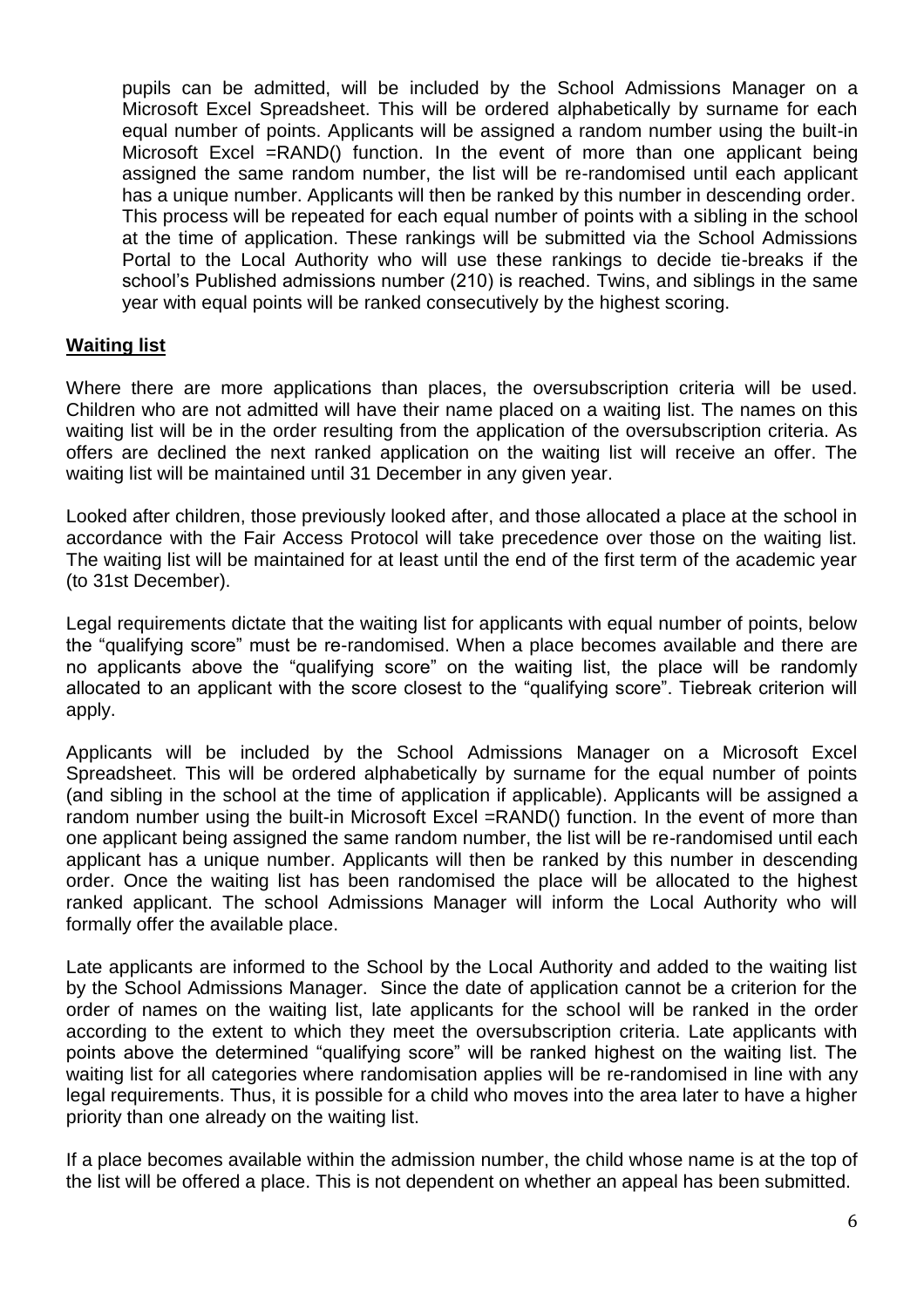#### **Admission Appeals**

Any applicant refused a place at a school of their choice has a right of appeal to an independent appeal panel, established by the admission authority for that school, for a place at their preferred school.

An appeal form should be automatically sent to out by the Local Authority if a preferred place is refused. However, a request for an appeal application form can be made by contacting the Clerk to the School Admission Appeals Panel at the Local Authority.

An appeal date will be arranged within 40 school days of the appeal being lodged and a request will be sent to the applicant to attend an appeal hearing.

An Appeals Panel, comprising three independent members, will consider reasons for the appeal and will decide whether the child can attend the school of choice.

The panel members have a background in education and are independent of the Local Authority. The hearing will also be attended by representatives from Democratic Services and the Local Authority and/or the school.

A full explanation of the appeal process will be included in the appeal notification letter sent to you.

#### **Withdrawing an offer of a place**

**In accordance with the School Admissions Code, the Local Governing Board may withdraw the offer of a school place where false evidence is received in relation to worship, sibling connections or place of residence.**

#### **In Year Admissions**

If a child is already at secondary school and the parent/carer wishes to transfer to St. James's Church of England High School they must first contact the Local Authority and follow the advice given by them. The Local Authority will then contact St. James's to ascertain if there are any places available in the appropriate year group.

If a place is available, in accordance with the Bolton Local Authority Co-Ordinated School Admission procedures, the school will consider the application. If there are more applications than places available then the school will follow its admission procedures, request completion of the school's Supplementary Form and apply the published oversubscription admissions criteria to award the place.

#### **Requests for admission outside a child's normal age group**

Parents may seek a place for their child outside of their normal age group, for example, if the child is gifted and talented or has experienced problems such as ill health.

Parents requesting admission out of the normal age group MUST put their request in writing, to the Headteacher at the school including any supporting evidence that the parent wishes to be considered.